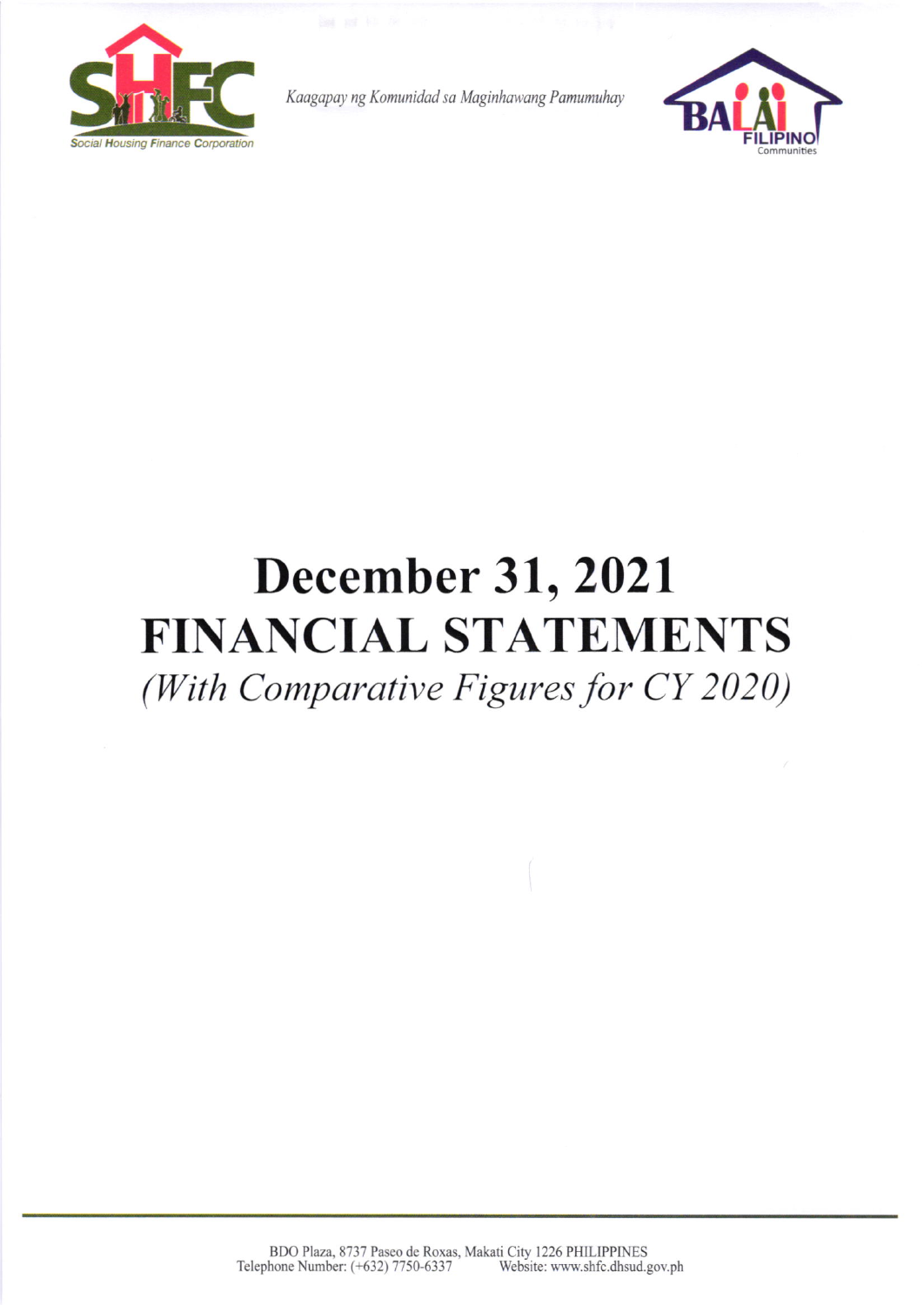

Kaagapay ng Komunidad sa Maginhawang Pamumuhay



|                                                             | SOCIAL HOUSING FINANCE CORPORATION<br><b>CONDENSED STATEMENT OF FINANCIAL POSITION</b><br><b>ALL FUNDS</b><br>AS AT DECEMBER 31, 2021 |                                         |                                     |
|-------------------------------------------------------------|---------------------------------------------------------------------------------------------------------------------------------------|-----------------------------------------|-------------------------------------|
|                                                             | (With Comparative Figures for CY 2020)                                                                                                |                                         |                                     |
|                                                             |                                                                                                                                       | 2021                                    | 2020                                |
|                                                             | <b>ASSETS</b>                                                                                                                         |                                         |                                     |
| <b>Current Assets</b>                                       |                                                                                                                                       |                                         |                                     |
| Cash and Cash Equivalents                                   |                                                                                                                                       | 4,859,964,897.29                        | 4,792,548,883.18                    |
| Investments                                                 |                                                                                                                                       | 164,990,000.00                          | 1,060,232,808.09                    |
| Receivables                                                 |                                                                                                                                       | 2,239,245,510.80                        | 114,018,121.98                      |
| Inventories                                                 |                                                                                                                                       | 9, 113, 792.85                          | 7,199,201.91                        |
| Other Current Assets                                        |                                                                                                                                       | 1,391,422,426.64<br>8,664,736,627.58    | 701,326,088.13                      |
| <b>Total Current Assets</b>                                 |                                                                                                                                       |                                         | 6,675,325,103.29                    |
| <b>Non-Current Assets</b>                                   |                                                                                                                                       |                                         |                                     |
| Receivables                                                 |                                                                                                                                       | 17,356,215,479.57                       | 18,784,424,842.45                   |
| Investment Property                                         |                                                                                                                                       | 2,275,373,328.06                        | 2,023,426,873.06                    |
| Property, Plant and Equipment                               |                                                                                                                                       | 201,864,465.92                          | 194, 182, 336.66                    |
| Intangible Assets                                           |                                                                                                                                       | 11,409,518.12                           | 10,525,541.84                       |
| Deferred Tax Assets                                         |                                                                                                                                       | 109, 165, 683.37                        | 108,842,450.21                      |
| Other Non-Current Assets<br><b>Total Non-Current Assets</b> |                                                                                                                                       | 672,590,989.31<br>20,626,619,464.35     | 551,704,453.61<br>21,673,106,497.83 |
|                                                             |                                                                                                                                       |                                         |                                     |
| <b>Total Assets</b>                                         |                                                                                                                                       | 29,291,356,091.93                       | 28, 348, 431, 601. 12               |
|                                                             | <b>LIABILITIES</b>                                                                                                                    |                                         |                                     |
| <b>Current Liabilities</b>                                  |                                                                                                                                       |                                         |                                     |
| Financial Liabilities                                       |                                                                                                                                       | 1,083,856,592.72                        | 1.088.597.025.31                    |
| Inter-Agency Payables                                       |                                                                                                                                       | 51,466,115.87                           | 31,211,491.66                       |
| Income Tax Payable                                          |                                                                                                                                       | 2,535,730.68                            | 2,741,972.55                        |
| <b>Trust Liabilities</b>                                    |                                                                                                                                       | 4,791,168.36                            | 4,715,709.51                        |
| Deferred Credits/Unearned Income                            |                                                                                                                                       | 217,941,931.92                          | 225, 135, 119.72                    |
| Provisions                                                  |                                                                                                                                       | 67,052,935.66                           | 66,330,489.82                       |
| Other Payables                                              |                                                                                                                                       | 1,338,910,013.92                        | 1,473,680,397.38                    |
| <b>Total Current Liabilities</b>                            |                                                                                                                                       | 2,766,554,489.13                        | 2,892,412,205.95                    |
| Non-Current Liabilities                                     |                                                                                                                                       |                                         |                                     |
| Financial Liabilities                                       |                                                                                                                                       | 2,004,452.32                            | 23, 763, 152. 73                    |
| <b>Trust Liabilities</b>                                    |                                                                                                                                       | 18,755,165,550.90                       | 18,668,886,608.32                   |
| <b>Total Non-Current Liabilities</b>                        |                                                                                                                                       | 18,757,170,003.22                       | 18,692,649,761.05                   |
| <b>Total Liabilities</b>                                    |                                                                                                                                       | 21,523,724,492.35                       | 21,585,061,967.00                   |
|                                                             | <b>EQUITY</b>                                                                                                                         |                                         |                                     |
| Retained Earnings/(Deficit)                                 |                                                                                                                                       | 7,757,631,599.58                        | 6,753,369,634.12                    |
| Stockholders' Equity                                        |                                                                                                                                       | 10,000,000.00                           | 10,000,000.00                       |
| <b>Total Equity</b>                                         |                                                                                                                                       | 7,767,631,599.58                        | 6,763,369,634.12                    |
| Total Liabilities and Equity                                |                                                                                                                                       | 29,291,356,091.93                       | 28, 348, 431, 601. 12               |
|                                                             |                                                                                                                                       | 0.00                                    |                                     |
| Prepared & Certified by                                     | Recommending Approval:                                                                                                                | Approved by:                            |                                     |
| DANTE M. ANABE                                              | G. PAYOT<br>ATTY                                                                                                                      | <b>ATTY. ARNOLFO RICARDO B. CABLING</b> |                                     |
| OIC - Vice President                                        | Executive Vice President                                                                                                              | President                               |                                     |
| Finance and Comprollership                                  |                                                                                                                                       |                                         |                                     |